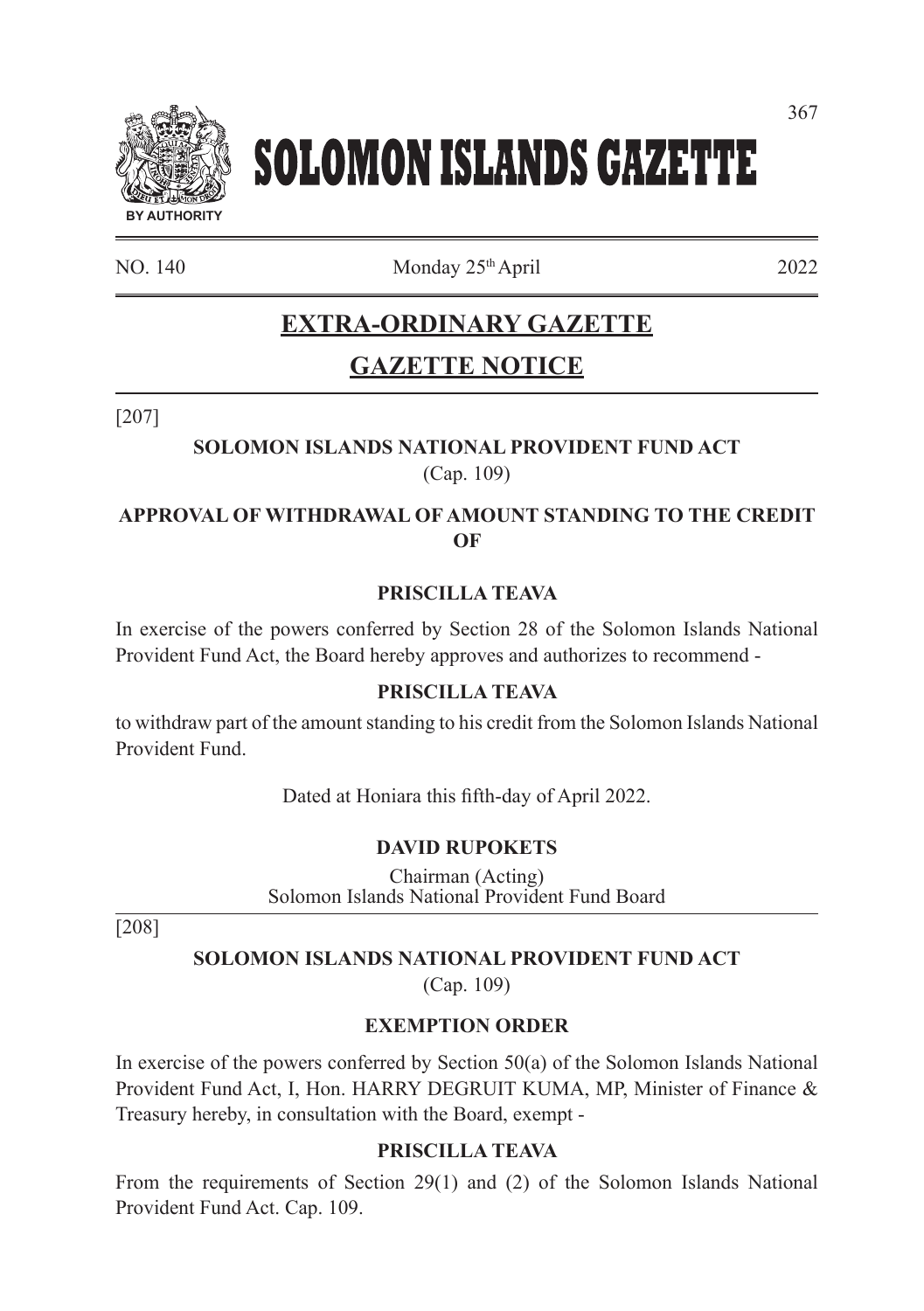## **HON. HARRY D. KUMA, MP**

Minister of Finance & Treasury

[209]

## **SOLOMON ISLANDS NATIONAL PROVIDENT FUND ACT**  (Cap. 109)

## **APPROVAL OF WITHDRAWAL OF AMOUNT STANDING TO THE CREDIT OF**

#### **WENDY ITEA DAVEKANA**

In exercise of the powers conferred by Section 28 of the Solomon Islands National Provident Fund Act, the Board hereby approves and authorizes to recommend -

#### **WENDY ITEA DAVEKANA**

to withdraw part of the amount standing to his credit from the Solomon Islands National Provident Fund.

Dated at Honiara this fifth-day of April 2022.

#### **DAVID RUPOKETS**

Chairman (Acting) Solomon Islands National Provident Fund Board

[210]

#### **SOLOMON ISLANDS NATIONAL PROVIDENT FUND ACT**

(Cap. 109)

#### **EXEMPTION ORDER**

In exercise of the powers conferred by Section 50(a) of the Solomon Islands National Provident Fund Act, I, Hon. HARRY DEGRUIT KUMA, MP, Minister of Finance & Treasury hereby, in consultation with the Board, exempt -

#### **WENDY ITEA DAVEKANA**

From the requirements of Section 29(1) and (2) of the Solomon Islands National Provident Fund Act. Cap. 109.

Dated at Honiara this fifth-day of April 2022.

#### **HON. HARRY D. KUMA, MP**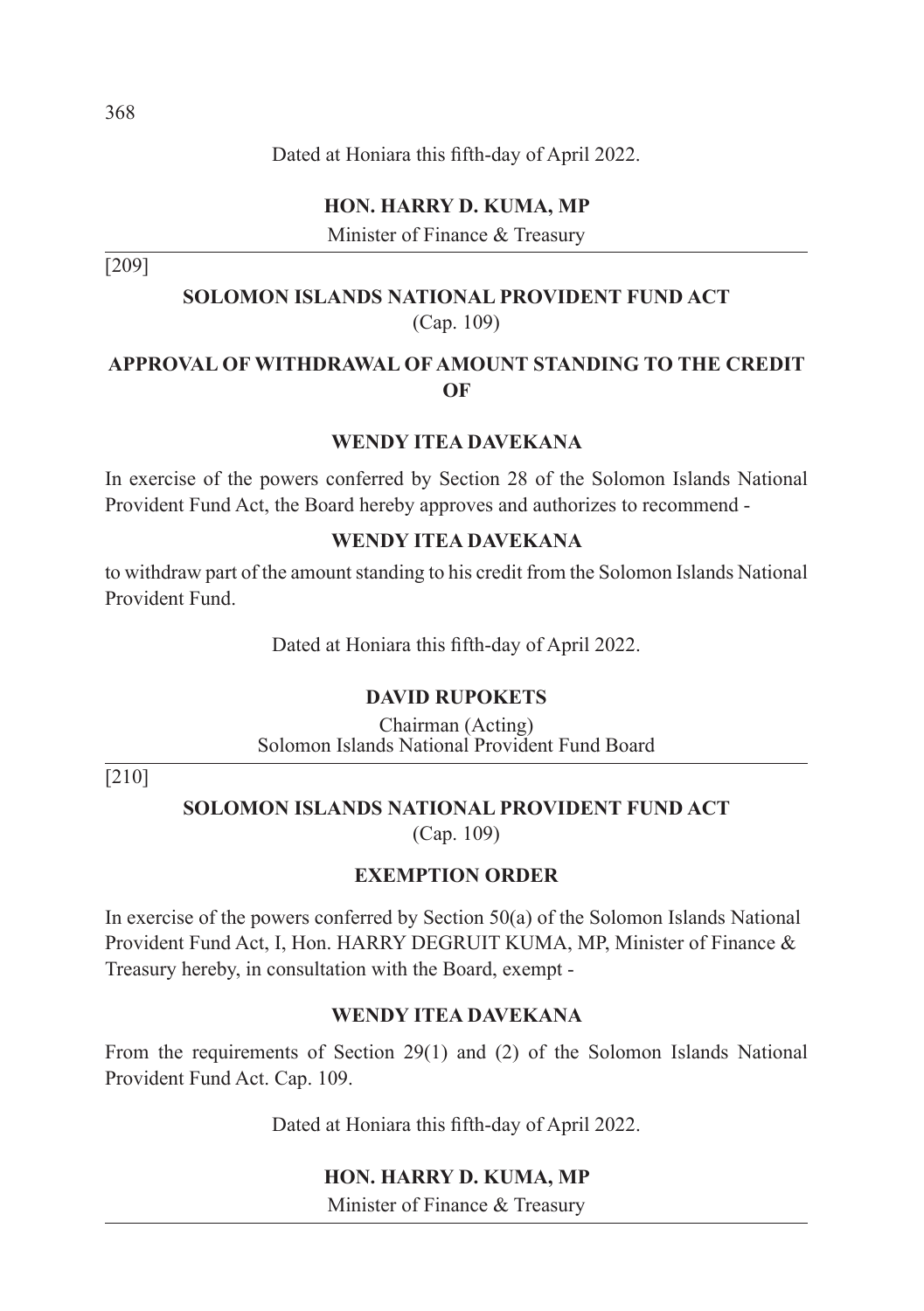[211]

## **SOLOMON ISLANDS NATIONAL PROVIDENT FUND ACT**  (Cap. 109)

## **APPROVAL OF WITHDRAWAL OF AMOUNT STANDING TO THE CREDIT OF**

#### **MELCHIOR MATAKI**

In exercise of the powers conferred by Section 28 of the Solomon Islands National Provident Fund Act, the Board hereby approves and authorizes to recommend -

#### **MELCHIOR MATAKI**

to withdraw part of the amount standing to his credit from the Solomon Islands National Provident Fund.

Dated at Honiara this fifth-day of April 2022.

#### **DAVID RUPOKETS**

Chairman (Acting) Solomon Islands National Provident Fund Board

[212]

#### **SOLOMON ISLANDS NATIONAL PROVIDENT FUND ACT**

(Cap. 109)

#### **EXEMPTION ORDER**

In exercise of the powers conferred by Section 50(a) of the Solomon Islands National Provident Fund Act, I, Hon. HARRY DEGRUIT KUMA, MP, Minister of Finance & Treasury hereby, in consultation with the Board, exempt -

#### **MELCHIOR MATAKI**

From the requirements of Section 29(1) and (2) of the Solomon Islands National Provident Fund Act. Cap. 109.

Dated at Honiara this fifth-day of April 2022.

#### **HON. HARRY D. KUMA, MP**

Minister of Finance & Treasury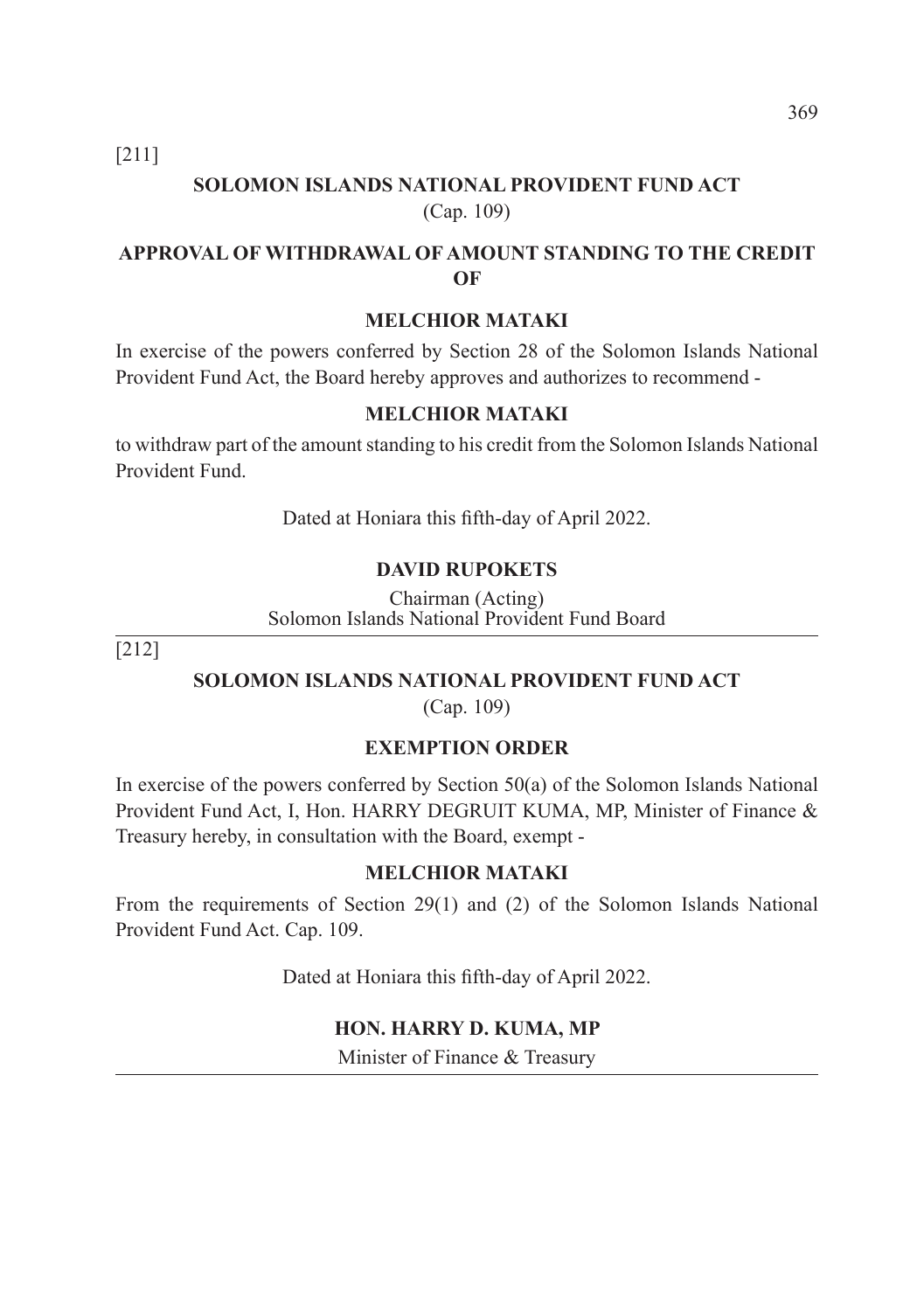370

[213]

## **SOLOMON ISLANDS NATIONAL PROVIDENT FUND ACT**  (Cap. 109)

## **APPROVAL OF WITHDRAWAL OF AMOUNT STANDING TO THE CREDIT OF**

## **ELEONOR TEILO**

In exercise of the powers conferred by Section 28 of the Solomon Islands National Provident Fund Act, the Board hereby approves and authorizes to recommend -

#### **ELEONOR TEILO**

to withdraw part of the amount standing to his credit from the Solomon Islands National Provident Fund.

Dated at Honiara this fifth-day of April 2022.

## **DAVID RUPOKETS**

Chairman (Acting) Solomon Islands National Provident Fund Board

[214]

#### **SOLOMON ISLANDS NATIONAL PROVIDENT FUND ACT**

(Cap. 109)

## **EXEMPTION ORDER**

In exercise of the powers conferred by Section 50(a) of the Solomon Islands National Provident Fund Act, I, Hon. HARRY DEGRUIT KUMA, MP, Minister of Finance & Treasury hereby, in consultation with the Board, exempt -

#### **ELEONOR TEILO**

From the requirements of Section 29(1) and (2) of the Solomon Islands National Provident Fund Act. Cap. 109.

Dated at Honiara this fifth-day of April 2022.

#### **HON. HARRY D. KUMA, MP**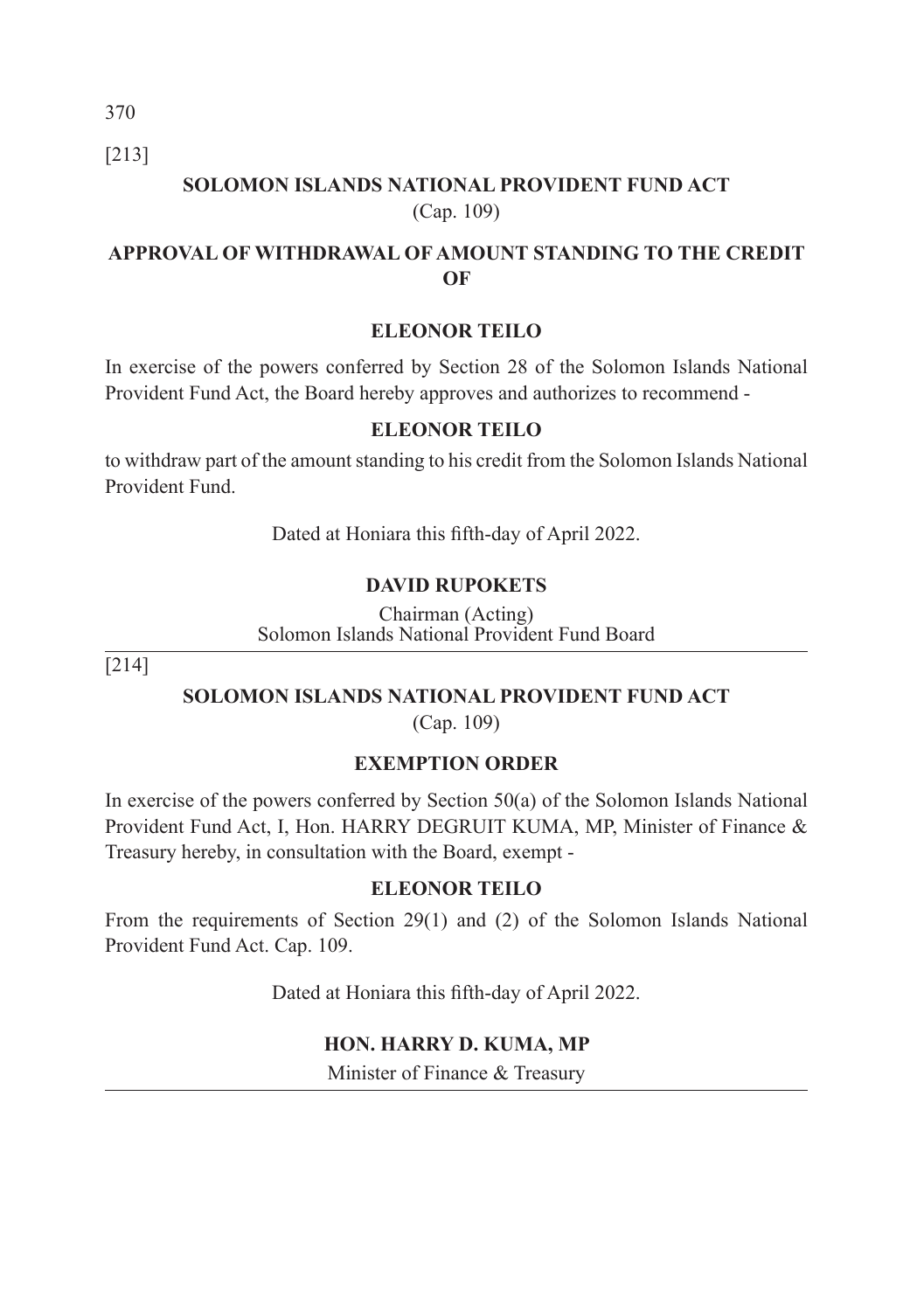[215]

## **SOLOMON ISLANDS NATIONAL PROVIDENT FUND ACT**  (Cap. 109)

## **APPROVAL OF WITHDRAWAL OF AMOUNT STANDING TO THE CREDIT OF**

#### **WILFRED TALOSUI AFUKONA**

In exercise of the powers conferred by Section 28 of the Solomon Islands National Provident Fund Act, the Board hereby approves and authorizes to recommend-

#### **WILFRED TALOSUI AFUKONA**

to withdraw part of the amount standing to his credit from the Solomon Islands National Provident Fund.

Dated at Honiara this fifth-day of April 2022.

#### **DAVID RUPOKETS**

Chairman (Acting) Solomon Islands National Provident Fund Board

[216

#### **SOLOMON ISLANDS NATIONAL PROVIDENT FUND ACT**

(Cap. 109)

#### **EXEMPTION ORDER**

In exercise of the powers conferred by Section 50(a) of the Solomon Islands National Provident Fund Act, I, Hon. HARRY DEGRUIT KUMA, MP, Minister of Finance & Treasury hereby, in consultation with the Board, exempt -

#### **WILFRED TALOSUI AFUKONA**

From the requirements of Section 29(1) and (2) of the Solomon Islands National Provident Fund Act. Cap. 109.

Dated at Honiara this fifth-day of April 2022.

#### **HON. HARRY D. KUMA, MP**

Minister of Finance & Treasury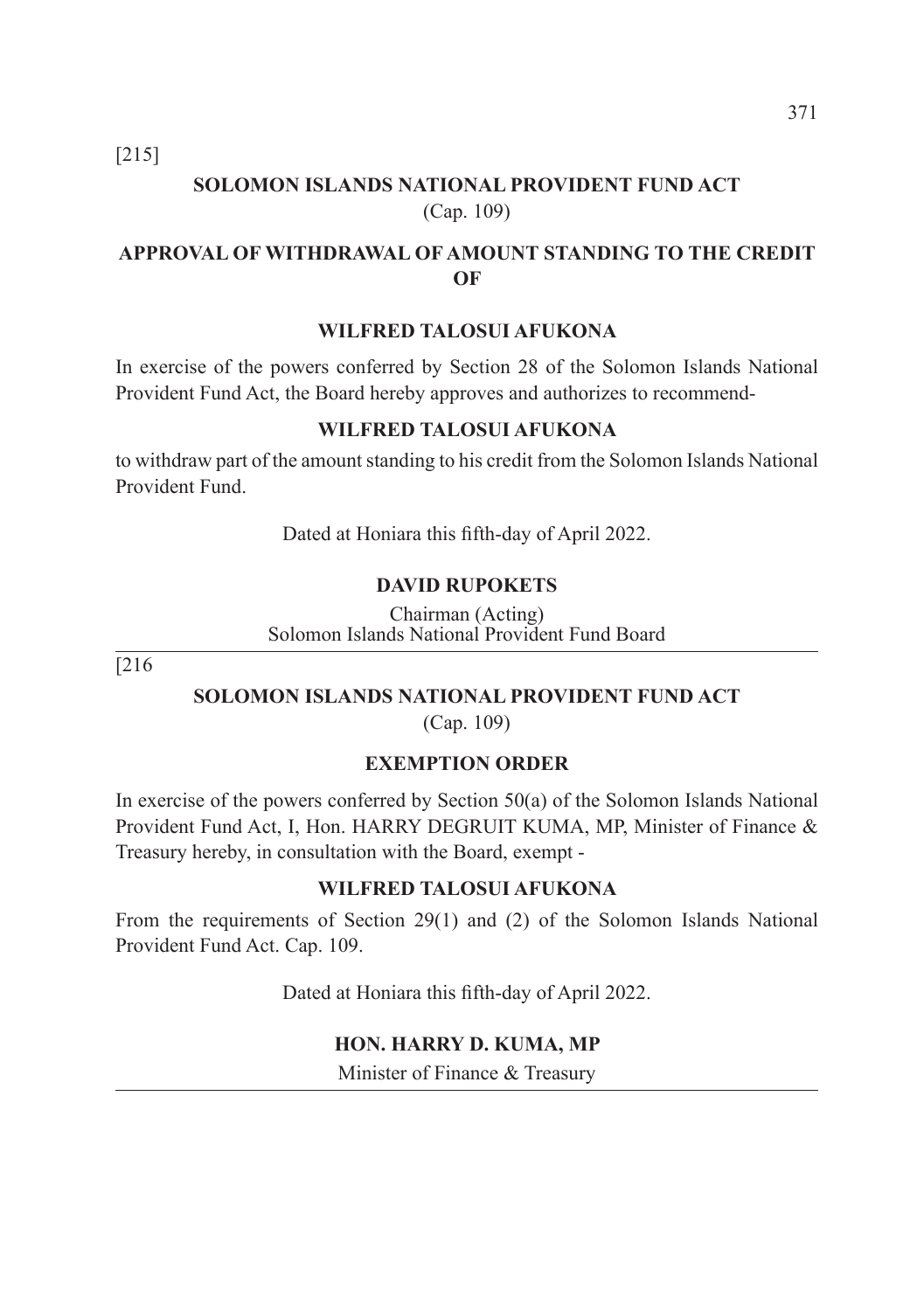[217]

## **SOLOMON ISLANDS NATIONAL PROVIDENT FUND ACT**  (Cap. 109)

## **APPROVAL OF WITHDRAWAL OF AMOUNT STANDING TO THE CREDIT OF**

## **DIMITRIUS KUTINI**

In exercise of the powers conferred by Section 28 of the Solomon Islands National Provident Fund Act, the Board hereby approves and authorizes to recommend -

## **DIMITRIUS KUTINI**

to withdraw part of the amount standing to his credit from the Solomon Islands National Provident Fund.

Dated at Honiara this fifth-day of April 2022.

## **DAVID RUPOKETS**

Chairman (Acting) Solomon Islands National Provident Fund Board

[218]

## **SOLOMON ISLANDS NATIONAL PROVIDENT FUND ACT**

(Cap. 109)

## **EXEMPTION ORDER**

In exercise of the powers conferred by Section 50(a) of the Solomon Islands National Provident Fund Act, I, Hon. HARRY DEGRUIT KUMA, MP, Minister of Finance & Treasury hereby, in consultation with the Board, exempt -

#### **DIMITRIUS KUTINI**

From the requirements of Section 29(1) and (2) of the Solomon Islands National Provident Fund Act. Cap. 109.

Dated at Honiara this fifth-day of April 2022.

#### **HON. HARRY D. KUMA, MP**

Minister of Finance & Treasury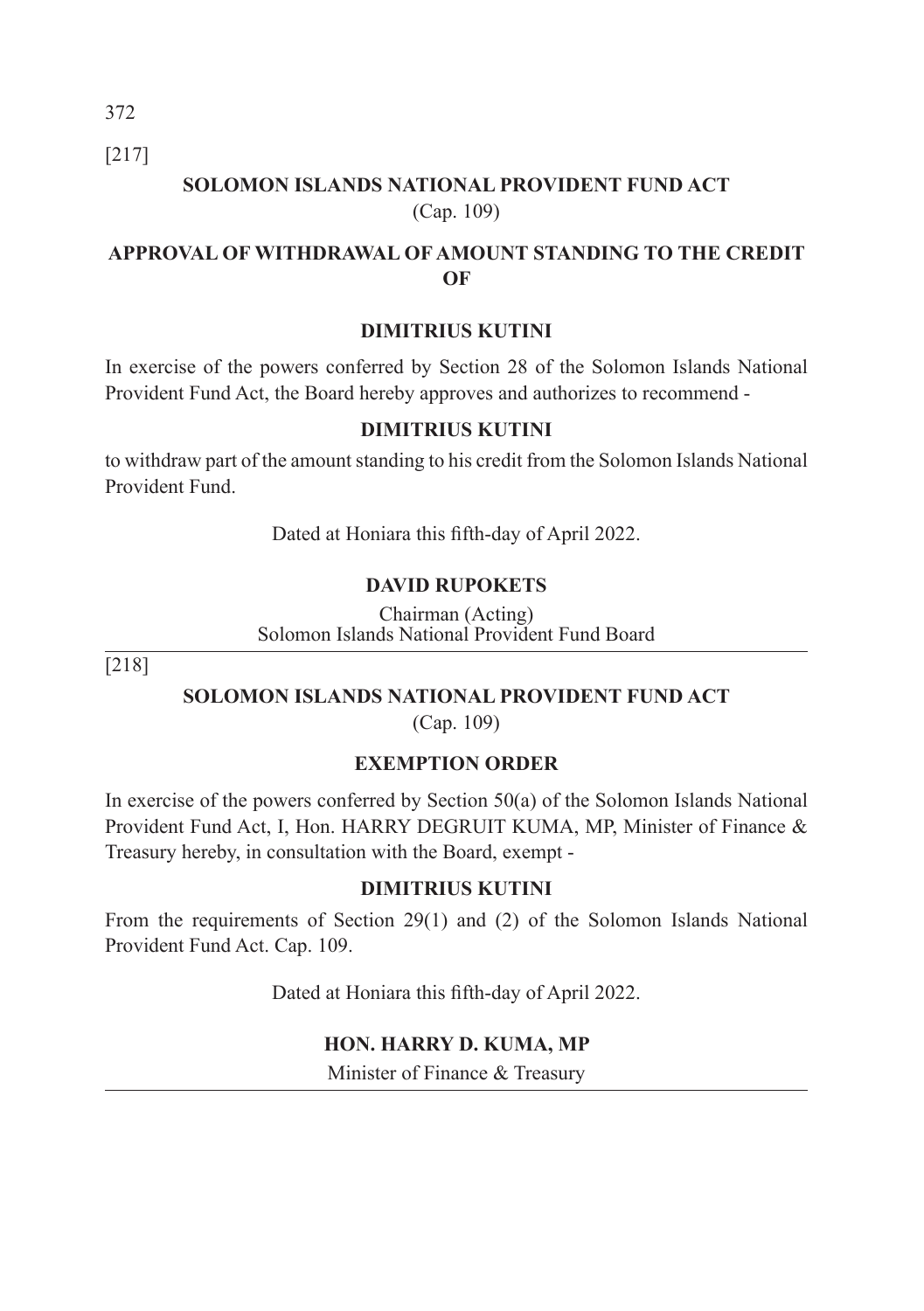[219]

## **SOLOMON ISLANDS NATIONAL PROVIDENT FUND ACT**  (Cap. 109)

## **APPROVAL OF WITHDRAWAL OF AMOUNT STANDING TO THE CREDIT OF**

#### **SALOME LINDA MAEFITI**

In exercise of the powers conferred by Section 28 of the Solomon Islands National Provident Fund Act, the Board hereby approves and authorizes to recommend -

#### **SALOME LINDA MAEFITI**

to withdraw part of the amount standing to his credit from the Solomon Islands National Provident Fund.

Dated at Honiara this fifth-day of April 2022.

#### **DAVID RUPOKETS**

Chairman (Acting) Solomon Islands National Provident Fund Board

[220]

#### **SOLOMON ISLANDS NATIONAL PROVIDENT FUND ACT**

(Cap. 109)

#### **EXEMPTION ORDER**

In exercise of the powers conferred by Section 50(a) of the Solomon Islands National Provident Fund Act, I, Hon. HARRY DEGRUIT KUMA, MP, Minister of Finance & Treasury hereby, in consultation with the Board, exempt -

#### **SALOME LINDA MAEFITI**

From the requirements of Section 29(1) and (2) of the Solomon Islands National Provident Fund Act. Cap. 109.

Dated at Honiara this fifth-day of April 2022.

#### **HON. HARRY D. KUMA, MP**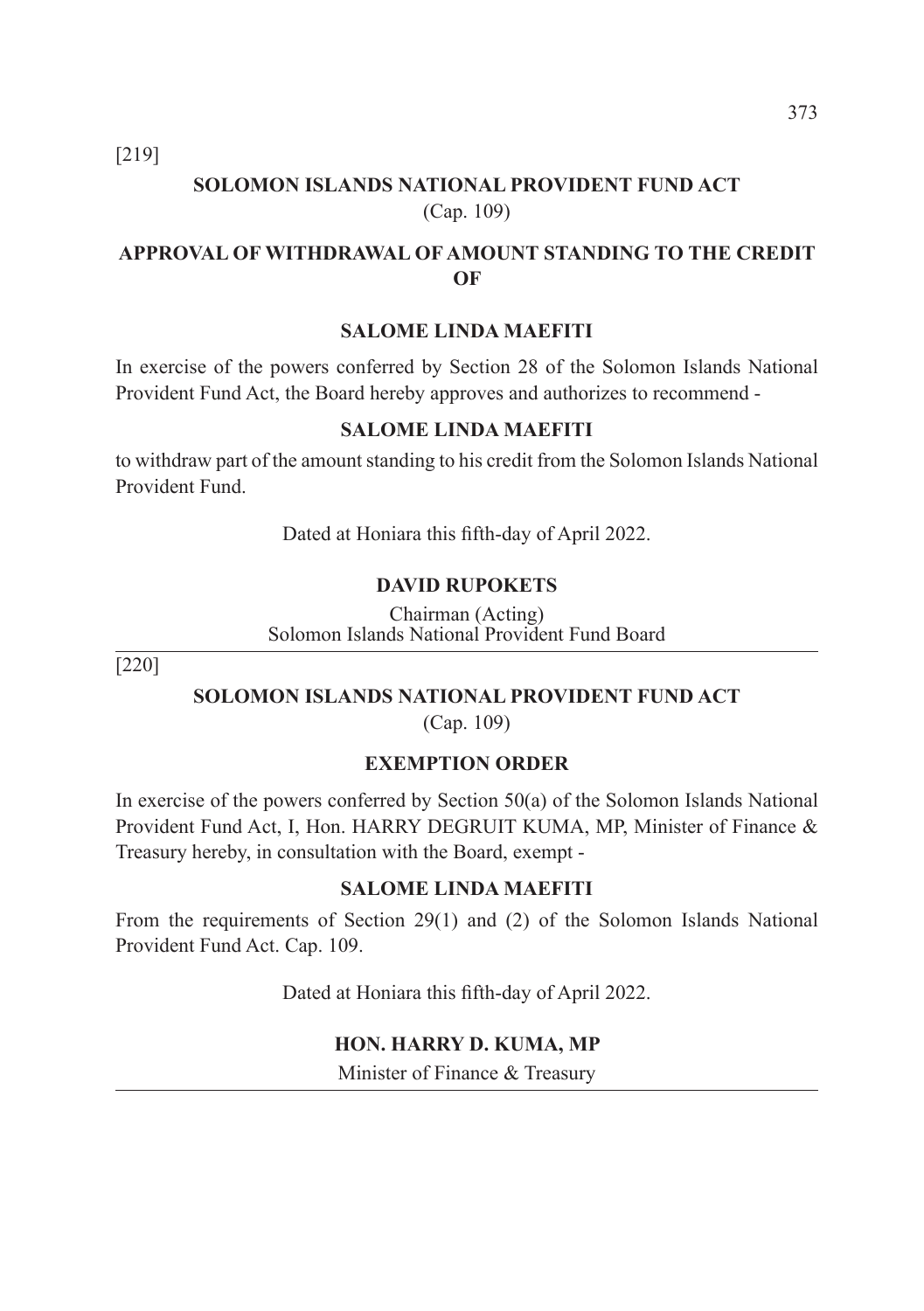374 [221]

## **SOLOMON ISLANDS NATIONAL PROVIDENT FUND ACT**  (Cap. 109)

## **APPROVAL OF WITHDRAWAL OF AMOUNT STANDING TO THE CREDIT OF**

## **JOYCELYN FANIALA ARU**

In exercise of the powers conferred by Section 28 of the Solomon Islands National Provident Fund Act, the Board hereby approves and authorizes to recommend -

#### **JOYCELYN FANIALA ARU**

to withdraw part of the amount standing to his credit from the Solomon Islands National Provident Fund.

Dated at Honiara this fifth-day of April 2022.

#### **DAVID RUPOKETS**

Chairman (Acting) Solomon Islands National Provident Fund Board

[222]

#### **SOLOMON ISLANDS NATIONAL PROVIDENT FUND ACT**

(Cap. 109)

## **EXEMPTION ORDER**

In exercise of the powers conferred by Section 50(a) of the Solomon Islands National Provident Fund Act, I, Hon. HARRY DEGRUIT KUMA, MP, Minister of Finance & Treasury hereby, in consultation with the Board, exempt -

#### **JOYCELYN FANIALA ARU**

From the requirements of Section 29(1) and (2) of the Solomon Islands National Provident Fund Act. Cap. 109.

Dated at Honiara this fifth-day of April 2022.

#### **HON. HARRY D. KUMA, MP**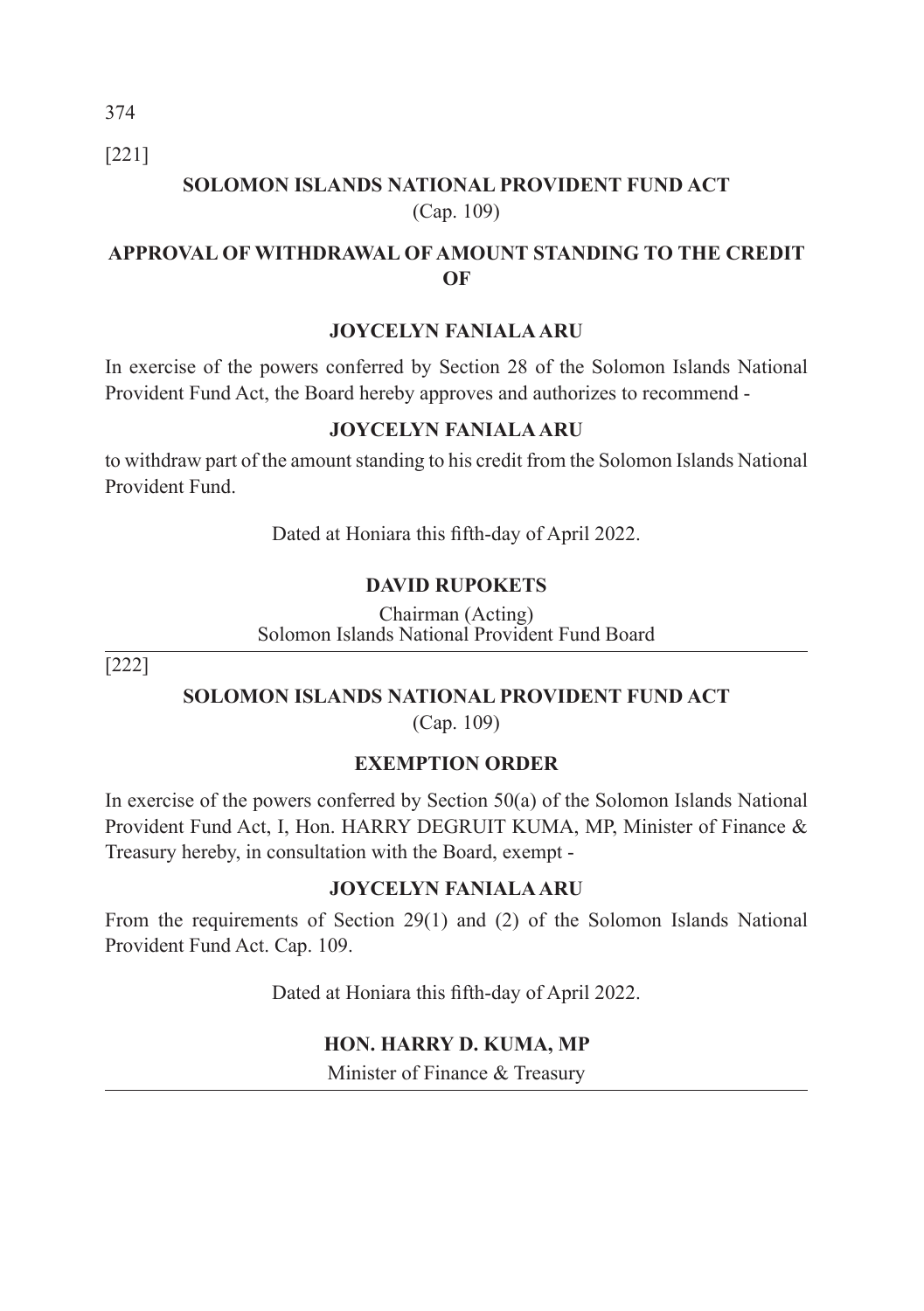[223]

## **SOLOMON ISLANDS NATIONAL PROVIDENT FUND ACT**  (Cap. 109)

## **APPROVAL OF WITHDRAWAL OF AMOUNT STANDING TO THE CREDIT OF**

#### **SHANE DIKA PITAKAKA**

In exercise of the powers conferred by Section 28 of the Solomon Islands National Provident Fund Act, the Board hereby approves and authorizes to recommend -

#### **SHANE DIKA PITAKAKA**

to withdraw part of the amount standing to his credit from the Solomon Islands National Provident Fund.

Dated at Honiara this fifth-day of April 2022.

#### **DAVID RUPOKETS**

Chairman (Acting) Solomon Islands National Provident Fund Board

[224]

#### **SOLOMON ISLANDS NATIONAL PROVIDENT FUND ACT**

(Cap. 109)

#### **EXEMPTION ORDER**

In exercise of the powers conferred by Section 50(a) of the Solomon Islands National Provident Fund Act, I, Hon. HARRY DEGRUIT KUMA, MP, Minister of Finance & Treasury hereby, in consultation with the Board, exempt -

#### **SHANE DIKA PITAKAKA**

From the requirements of Section 29(1) and (2) of the Solomon Islands National Provident Fund Act. Cap. 109.

Dated at Honiara this fifth-day of April 2022.

#### **HON. HARRY D. KUMA, MP**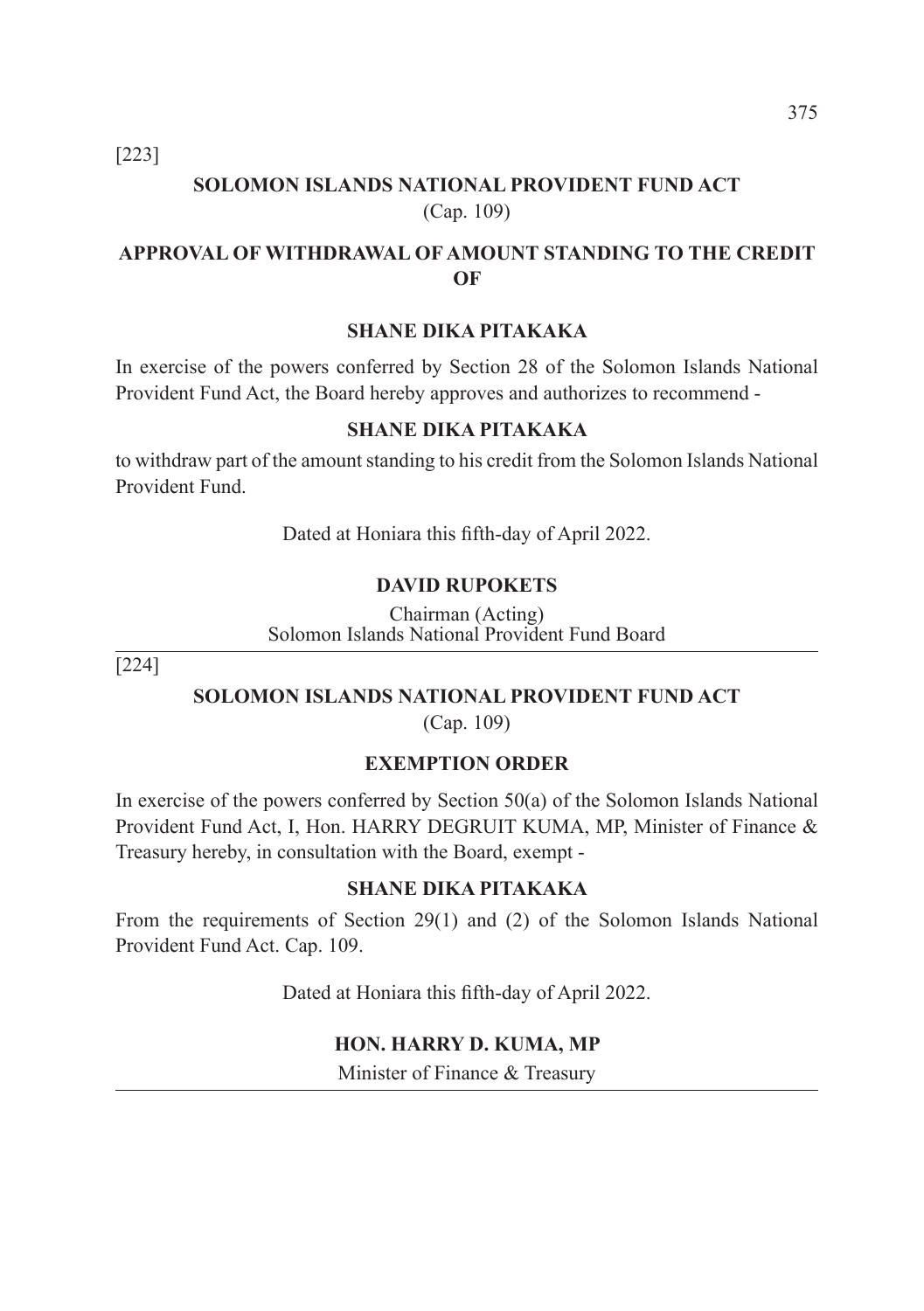[225]

## **SOLOMON ISLANDS NATIONAL PROVIDENT FUND ACT**  (Cap. 109)

## **APPROVAL OF WITHDRAWAL OF AMOUNT STANDING TO THE CREDIT OF**

#### **MICHAEL KAFANIRO**

In exercise of the powers conferred by Section 28 of the Solomon Islands National Provident Fund Act, the Board hereby approves and authorizes to recommend -

#### **MICHAEL KAFANIRO**

to withdraw part of the amount standing to his credit from the Solomon Islands National Provident Fund.

Dated at Honiara this fifth-day of April 2022.

#### **DAVID RUPOKETS**

Chairman (Acting) Solomon Islands National Provident Fund Board

[226]

#### **SOLOMON ISLANDS NATIONAL PROVIDENT FUND ACT**

(Cap. 109)

#### **EXEMPTION ORDER**

In exercise of the powers conferred by Section 50(a) of the Solomon Islands National Provident Fund Act, I, Hon. HARRY DEGRUIT KUMA, MP, Minister of Finance & Treasury hereby, in consultation with the Board, exempt -

#### **MICHAEL KAFANIRO**

From the requirements of Section 29( 1) and (2) of the Solomon Islands National Provident Fund Act. Cap. 109.

Dated at Honiara this fifth-day of April 2022.

#### **HON. HARRY D. KUMA, MP**

Minister of Finance & Treasury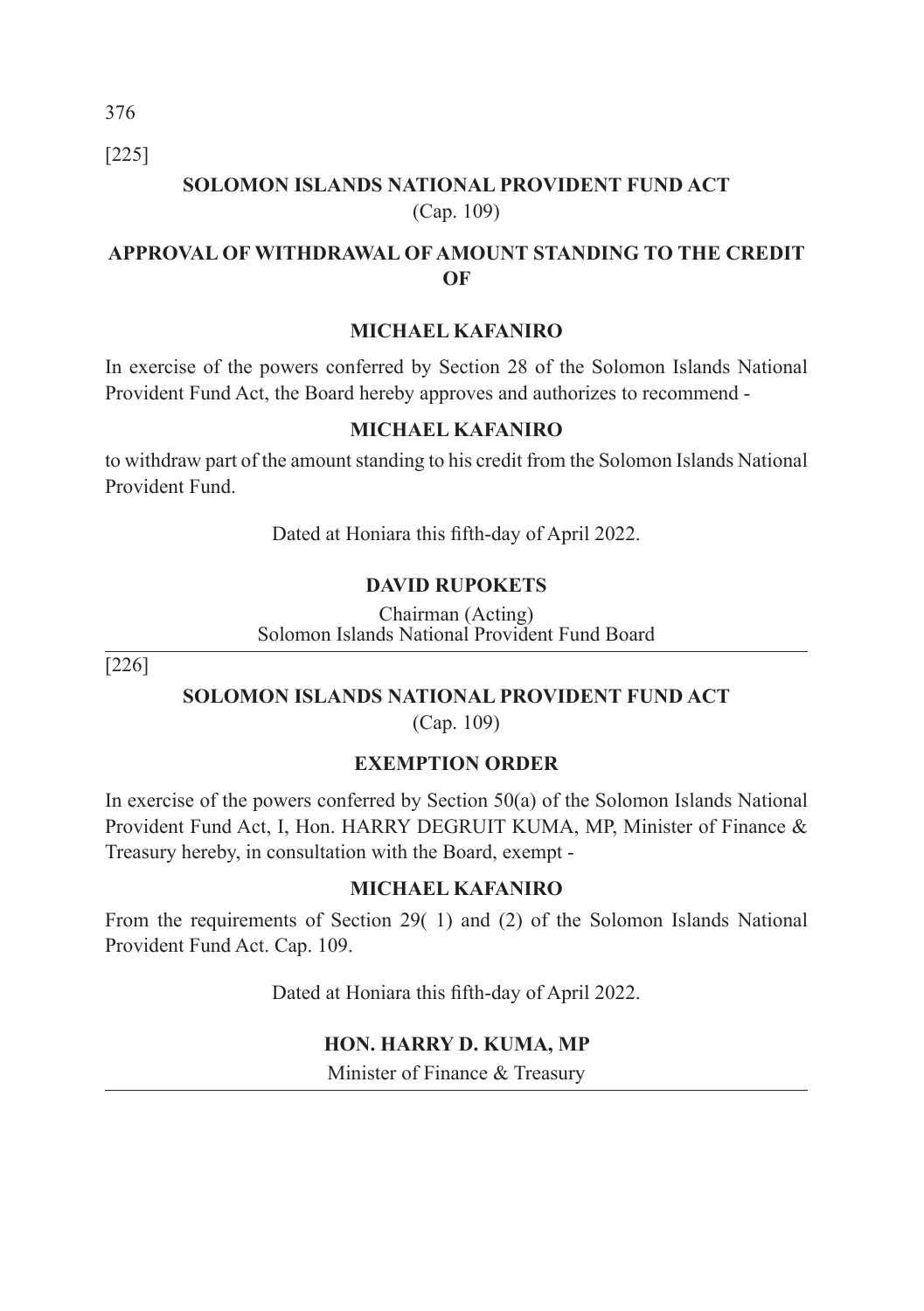[227]

## **SOLOMON ISLANDS NATIONAL PROVIDENT FUND ACT**  (Cap. 109)

## **APPROVAL OF WITHDRAWAL OF AMOUNT STANDING TO THE CREDIT OF**

#### **TRENT TAUMOANA MANGUUBAE**

In exercise of the powers conferred by Section 28 of the Solomon Islands National Provident Fund Act, the Board hereby approves and authorizes to recommend -

#### **TRENT TAUMOANA MANGUUBAE**

to withdraw part of the amount standing to his credit from the Solomon Islands National Provident Fund.

Dated at Honiara this fifth-day of April 2022.

#### **DAVID RUPOKETS**

Chairman (Acting) Solomon Islands National Provident Fund Board

[228]

#### **SOLOMON ISLANDS NATIONAL PROVIDENT FUND ACT**

(Cap. 109)

#### **EXEMPTION ORDER**

In exercise of the powers conferred by Section 50(a) of the Solomon Islands National Provident Fund Act, I, Hon. HARRY DEGRUIT KUMA, MP, Minister of Finance & Treasury hereby, in consultation with the Board, exempt -

#### **TRENT TAUMOANA MANGUUBAE**

From the requirements of Section 29(1) and (2) of the Solomon Islands National Provident Fund Act. Cap. 109.

Dated at Honiara this fifth-day of April 2022.

#### **HON. HARRY D. KUMA, MP**

Minister of Finance & Treasury